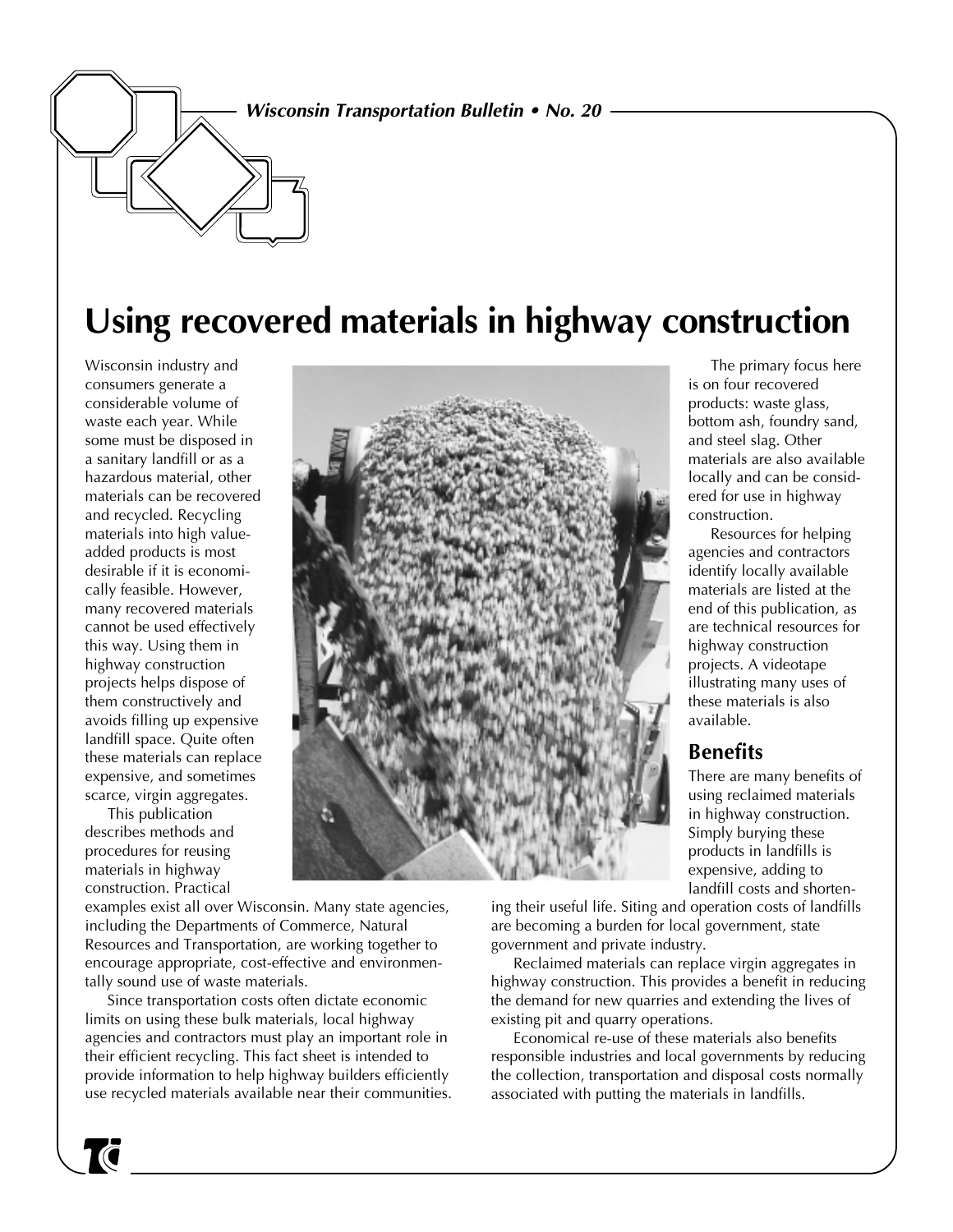Burnett Pepin Pierce Polk St. Croix Developing economical recycling procedures requires an effort from all involved. An initial investment may often be necessary to fully develop re-use applications. Asphalt pavement recycling is a good example. Many years ago old asphalt pavement material was landfilled or buried. Now we recognize its value and recycle it in hotmix asphalt and use it as pulverized asphalt material for high quality base. What was once considered a liability is now in increasing demand for recycling and those who formerly paid for disposal now have a valuable resource. Recycling not only reduces construction costs but also saves valuable virgin aggregates and asphalt. With similar effort, many industrial, commercial, and municipal recovered products can likely be used in highway construction. To do so will require a cooperative effort of local agencies, contractors and recycling agencies.

## **Successful applications**

The Wisconsin Department of Transportation (WisDOT) has worked for many years with other state agencies to develop appropriate techniques for recycling reclaimed products into highway construction projects. The map

Adams Ashland Barron **Bayfield** Buffalo Jackson COLO 94 223 Brown Winnebago Calumet **Chippewa Clark** Columbia Crawford Dane Dodge Door Douglas Dunn Eau Clair Florence Fond du Lac Forest Grant Gre Lake Iowa Iron Jackson Jefferson Juneau Kewaunee La Crosse Lincoln<br>
Langlade Manitowoc Marathon Marinet Marquette Milwauk Monroe **Oconto Oneida** Outagamie .<br>Ozau Portage Price Racine Richland Rock **Rusk** Sauk Sawyer Shawano<sup>[1</sup>1 Menominee Sheb **Taylor Trempealeau** Vernon Vilas Washburn Washington Waukesha Waupaca Waushara Wood **<sup>9</sup> <sup>4</sup> <sup>2</sup> 3 8 12 6 5 10 25 16 13 14 15 20 24 18 7 21 19 22 1 17 23** and chart show a sampling of successful projects that have used recycled materials in highway construction under WisDOT leadership. Many other projects have been completed by local highway agencies and their local recycling coordinators.

Green

Lafayette

Kenosha

Walworth

|     | <b>Material</b>                                            | <b>Application</b>      | Location                                                            |
|-----|------------------------------------------------------------|-------------------------|---------------------------------------------------------------------|
| 1.  | Fly Ash                                                    | Fill                    | USH 41, Brown Co., Kaukauna-DePere/CTH F Int G/G                    |
| 2.  | Fly Ash                                                    | Fill                    | STH 441 Outagamie Co., Tri-County/CTH CE-USH 41                     |
| 3.  | Fly Ash                                                    | Fill                    | STH 441 Outagamie Co., CTH OO/USH 41 So. Sect.                      |
| 4.  | Fly Ash                                                    | Fill                    | STH 441 Outagamie Co., Tri-County/CTH OO/USH 41/North               |
| 5.  | Fly Ash, Foundry Sand                                      | Fill                    | STH 441, Calumet Co., Tri-County/USH 10-CTH KK                      |
| 6.  | Fly Ash                                                    | Fill                    | USH 10, Winnebago Co., USH 45-USH 41, USH 10 Ext. (3 installations) |
| 7.  | Fly Ash, Foundry Sand                                      | Fill                    | USH 45, Outagamie Co., New London Bypass/Wolf River - STH 54        |
| 8.  | Fly Ash                                                    | Fill                    | STH 28, Sheboygan Co., Sheboygan Falls-IH 43/28-CTH PP              |
| 9.  | Fly Ash                                                    | Fill                    | USH 10, Outagamie Co., STH 76 Interchange                           |
| 10. | Foundry Sand                                               | Fill                    | STH 54, Waupaca Co., Soo Line RR approach                           |
| 11. | Foundry Sand                                               | Fill                    | STH 29, Shawano Co., CTH K overhead                                 |
| 12. | Foundry Sand, Fly Ash                                      | Flowable Fill           | CTH D, CTH G, Sheboygan Co.                                         |
| 13. | Fly Ash CL C&F                                             | <b>CLSM</b>             | I-90/94, Columbia Co., fill for several culverts                    |
| 14. | Screened Bottom Ash                                        | Base course             | STH 35, Crawford Co., STH 82 for 14 & 15 to DeSoto Rd.              |
| 15. | Natural Bottom Ash                                         | Base course             | STH 35, Crawford Co., CTH C to STH 82                               |
| 16. | Cupola Slag                                                | Base course             | USH 10, Waupaca Co.                                                 |
| 17. | Tire                                                       | Chipped tire noise berm | STH 172, Brown Co., Ashwaubenon                                     |
| 18. | Foundry Materials                                          | Fill                    | STH 100, Ryan Rd., Milwaukee Co.                                    |
| 19. | Papermill Ash                                              | Fill                    | Mosinee Airport, Marathon Co.                                       |
| 20. | Glass                                                      | Base course fill        | STH 44, Columbia Co.                                                |
| 21. | Glass                                                      | OGBC edge drains        | STH 54, Brown Co., West Mason St., City of Green Bay                |
| 22. | <b>Bottom Ash</b>                                          | Fill                    | STH 29, Clark/Marathon Co., STH 29/STH 13 Interchange               |
| 23. | Fly Ash                                                    | Fill                    | Just south of USH 41 on STH 441, Outagamie Co.                      |
| 24. | Fly/Bottom Ash                                             | Fill                    | Airport Spur Freeway, Milwaukee Co.                                 |
| 25. | Bottom Ash Glass Pottery Cull,<br>Foundry Sand, Steel Slag | Base course fill        | US 12 Cottage Grove to Cambridege, Dane Co.                         |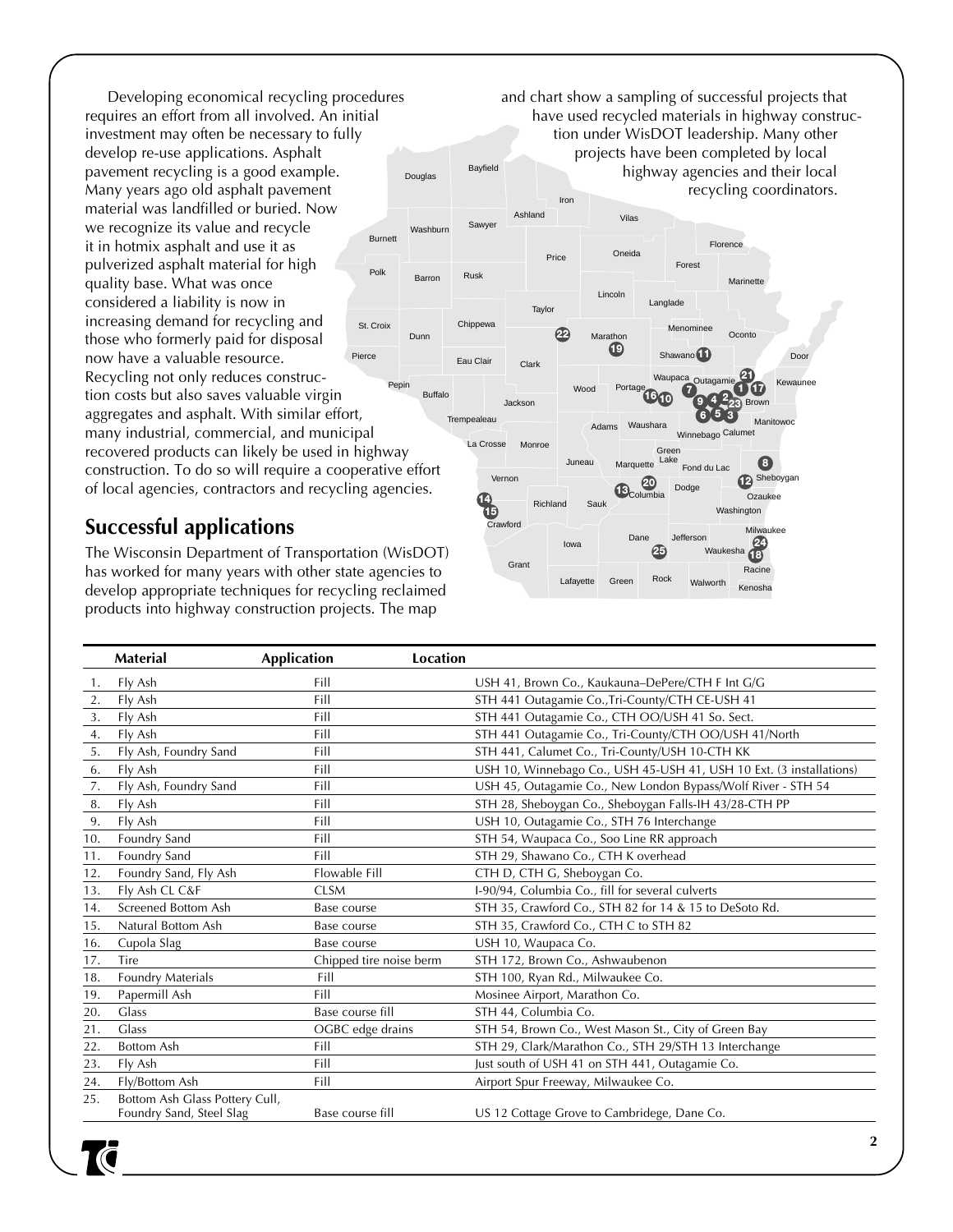## **Sources of reclaimed materials**

The Wisconsin Recycling Market Development Board (RMDB) and the University of Wisconsin-Green Bay have cataloged the locations and types of reclaimed materials available in Wisconsin. This detailed information is available from the RMDB or the Industrial Recycling Specialist at UW Extension-Green Bay.

Effective use of reclaimed materials requires close cooperation among local highway agencies, contractors, material suppliers and those industries and local governments responsible for material handling and disposal. The RMDB can be helpful in initiating contacts and providing technical assistance.

## **Environmental considerations**

The environment must be protected when reclaimed materials are used in highway construction. The Wisconsin Department of Natural Resources (WDNR) is working closely with industry and local governments to establish reasonable and effective procedures for this use.

Regulations have been developed in NR538 and NR 500.08 of the Wisconsin Administrative Code. The booklet Guidance for the Beneficial Use of Industrial By-products, published by the WDNR Bureau of Waste Management explains procedures and limitations for reuse of industrial by-products in construction. Guidelines on storage, transportation, notification, etc. are also included.

The rules are intended to be largely self-implementing to ease the process and encourage use in highway construction. Industrial waste and by-products are classified in five categories. The adjoining table illustrates their appropriate uses in a variety of applications. Once a material is classified, most beneficial uses allowed under these rules can proceed without specific WDNR approval.

Categorization and analysis of the by-product is the responsibility of the organization that generates it. This material generator should be able to describe appropriate use of its material to potential users. The generator is also responsible for coordinating with WDNR and will have certified its specific industrial by-products for beneficial use. Transportation and storage of a by-product as it is normally used in highway construction project will not require additional permits or certification. Good housekeeping practices to protect air and water quality should be used. Storage on site longer than two years should be coordinated with WDNR. Local highway agencies and contractors are encouraged to contact their WDNR district office with any specific questions or for help in environmental compliance.

There may be a concern about possible future limitations on recycling the reclaimed materials when the highway is reconstructed. The rules encourage using the previously recycled material in the same location or project. This use would not normally require any additional environmental approvals, but WDNR notification and appropriate record keeping are advised.

| <b>Beneficial use methods</b> |                                                                 |    | <b>Industrial</b><br>byproduct<br>category |  |  |
|-------------------------------|-----------------------------------------------------------------|----|--------------------------------------------|--|--|
| 1.                            | Raw material for manufacturing a product                        | 5  | 2<br>3<br>4<br>$\overline{1}$              |  |  |
| 2.                            | Waste stabilization / solidification                            | 5  | 4 3 2 1                                    |  |  |
| 3.                            | Supplemental fuel source / energy recovery                      | 5  | 4 3 2 1                                    |  |  |
| 4.                            | Landfill daily cover / internal structures                      | 5. | 4 3 2 1                                    |  |  |
| 5.                            | Confined geotechnical fill                                      |    | 4 3 2 1                                    |  |  |
|                               | (a) commercial, industrial or institutional<br>building subbase |    |                                            |  |  |
|                               | (b) paved lot base, subbase and subgrade fill                   |    |                                            |  |  |
|                               | (c) paved roadway base, subbase and subgrade fill               |    |                                            |  |  |
|                               | (d) tank, vault, or tunnel abandonment                          |    |                                            |  |  |
|                               | (e) utility trench backfill                                     |    |                                            |  |  |
|                               | (f) bridge abutment backfill                                    |    |                                            |  |  |
|                               | (g) slabjacking material                                        |    |                                            |  |  |
| 6.                            | Encapsulated transportation facility                            |    |                                            |  |  |
|                               | embankment                                                      |    | 4 3<br>2 1                                 |  |  |
| 7.                            | Capped transportation facility embankment                       |    | 2 <sub>1</sub><br>3                        |  |  |
| 8.                            | Unconfined geotechnical fill                                    |    | 3<br>2<br>$\overline{1}$                   |  |  |
| 9.                            | Unbonded surface course                                         |    | $\mathbf{1}$<br>2                          |  |  |
| 10.                           | Bonded surface course                                           |    | $\mathbf{1}$<br>2                          |  |  |
| 11.                           | Decorative stone                                                |    | 2 <sub>1</sub>                             |  |  |
| 12.                           | Cold weather road abrasive                                      |    | $\overline{2}$<br>$\overline{1}$           |  |  |

The categories (5–1) in this table define beneficial uses of industrial byproducts as described in the Wisconsin Administrative Code. NR 538 of the code establishes guidance for the beneficial use of coal ash and slag, foundry sand and slag, and other non-hazardous solid waste. NR 500.08(2)(f) applies to recycled glass. Beneficial use is determined by ASTM water leach tests and elemental analysis. The generator is responsible for analysis and catagorization.

### **Materials**

#### **Glass**

Glass is collected as post-consumer containers and bottles. Local communities are normally responsible for recovering glass at recycling centers or Material Recovery Facilities (MRF). These MRFs separate glass from other recyclables and most also further sort glass by color for re-use in container production. There is, however, considerable broken and mixed-color glass that has little or no commercial recycling value. This mixed broken glass, called "mixed cullet" has excellent potential for use in highway and general building construction. In Wisconsin mixed cullet volumes are relatively small and localized.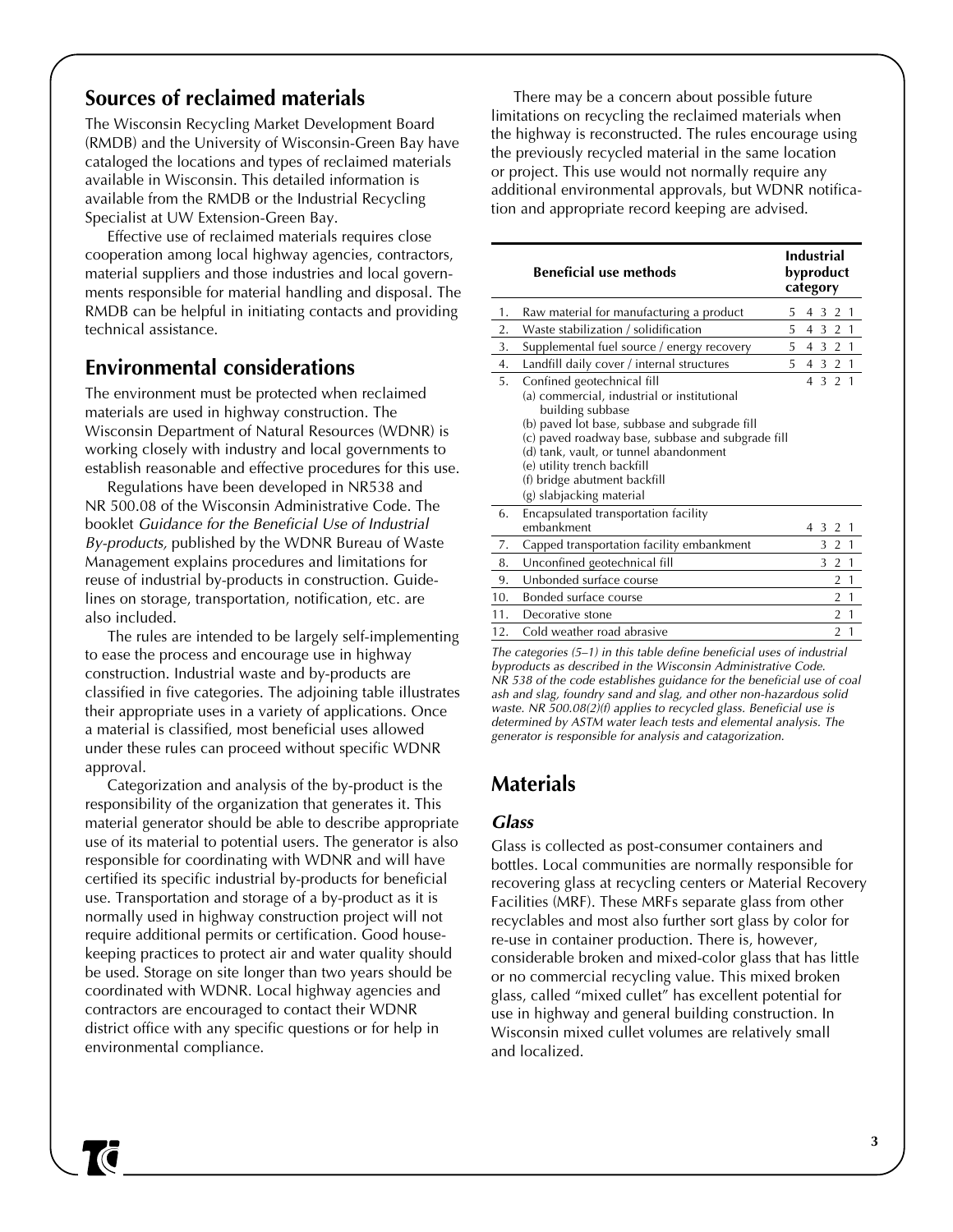Considerable technical evaluation work has been completed on the use of glass cullet in construction. An excellent technical report, **Evaluation of Cullet as a Construction Aggregate,** reviews in detail the properties, limitations and requirements for use of recycled glass in construction. The Federal Highway Administration and WisDOT have also done extensive work in this area.

Typical applications include: general structural backfill, utility backfill, roadway and drainage applications, and many others. Crushed glass can be used by itself as a backfill material but more generally it is blended with natural aggregate to provide backfill, structural fills or base course.

Glass must be crushed to produce an aggregate-like material. Larger particles may be acceptable for general backfill applications. However, crushing to a maximum particle size of 1⁄4-3⁄8 inch has the added benefit of eliminating sharp, elongated particles that may cause handling problems or damage construction equipment tires.

Broken glass will often contain debris, generally paper, plastic labels, and plastic and metal caps. The amount of debris can vary significantly, depending upon the MRF's recycling process. Higher concentrations of debris may be tolerated for non-structural field applications. Limits in the range of 5% by volume are generally recognized as desirable for structural fill and base course applications.

Glass is inert but not as mechanically sound as crushed rock. However, blends of glass and aggregate, even up to 50% glass in the mixture, would normally meet abrasion and soundness test requirements for highway aggregate. Compaction testing indicates that glass can be easily compacted with conventional equipment especially when blended with aggregate.

Aggregate-glass mixtures are somewhat more resistant than pure aggregate to softening during wet weather construction. The permeability of glass aggregate blends is similar to natural aggregate of similar gradations. Shear testing results indicate that glass aggregate is similar to natural aggregate.

Strength testing using California Barring Ratio (CBR) or resistance value tests show aggregate-glass blends can meet most strength requirements for structural fill and base course. Testing of CBR by the Wisconsin Department of Transportation did show some loss of strength with higher percentages of glass. Current recommendations include limiting the amount of recycled glass to 10%-15% by weight in applications where high strength is required.

A report by The Clean Washington Center concludes in part:

Glass cullet will perform very well as a construction aggregate....The data shows that both the  $1/4$  inch and  $3/4$  inch minus cullet are durable and mechanically sound. Cullet resistance to abrasion is lower than that of natural aggregate. However, when cullet is mixed with natural aggregate the resulting material will most likely have acceptable L.A. abrasion, R-Value and resilient modulus properties for use as roadway aggregate....

The cullet-aggregate mixtures have favorable compaction characteristics which provide good workability of the material....The debris level does affect some engineering properties of the cullet, but based on test data, good engineering performance can be expected for cullet containing up to 5% debris.

Processing recycled glass or cullet requires crushing and blending with aggregate if a blended product is required. Conventional rock crushing equipment can be used for processing glass. Additional space and handling costs will dictate the final cost of a glass-aggregate blend.

Glass has been used successfully as granular base or fill for many years in Wisconsin and throughout the country. Other applications, including utility trench backfill and embankments, have used a blend of aggregates with a very high percentage of glass. Some applications for utility trenches have used 100% recycled glass as backfill aggregate.

Glass has also been recycled into asphalt or PCC concrete pavements. To be successful this application requires special engineering and materials testing. In general, the final products do not exhibit enhanced properties over virgin materials. Additionally, concerns linger about safety and about asphalt stripping from the glass aggregate. The chemical reaction between glass and cement also requires additional investigation. Most agencies seem to prefer using waste glass mixed with aggregate as a base or a structural fill rather than incorporating it into the pavement surface.

#### **Fly ash, bottom ash, boiler slag**

Coal-fired power plants produce a variety of coal combustion by-products. These include fly ash, bottom ash, and boiler slag. Wisconsin power plants alone produce about 800,000 tons of coal combustion by-products.

Fly ash is the lighter ash particles that are suspended in exhaust gases. These are removed before leaving the stack. Some fly ash is pozzolanic, meaning it can be selfcementing when combined with water and lime. This very desirable property has made it a valuable resource in concrete products, stabilization of road bases, and flowable fill. The majority of fly ash produced in Wisconsin is being successfully recycled.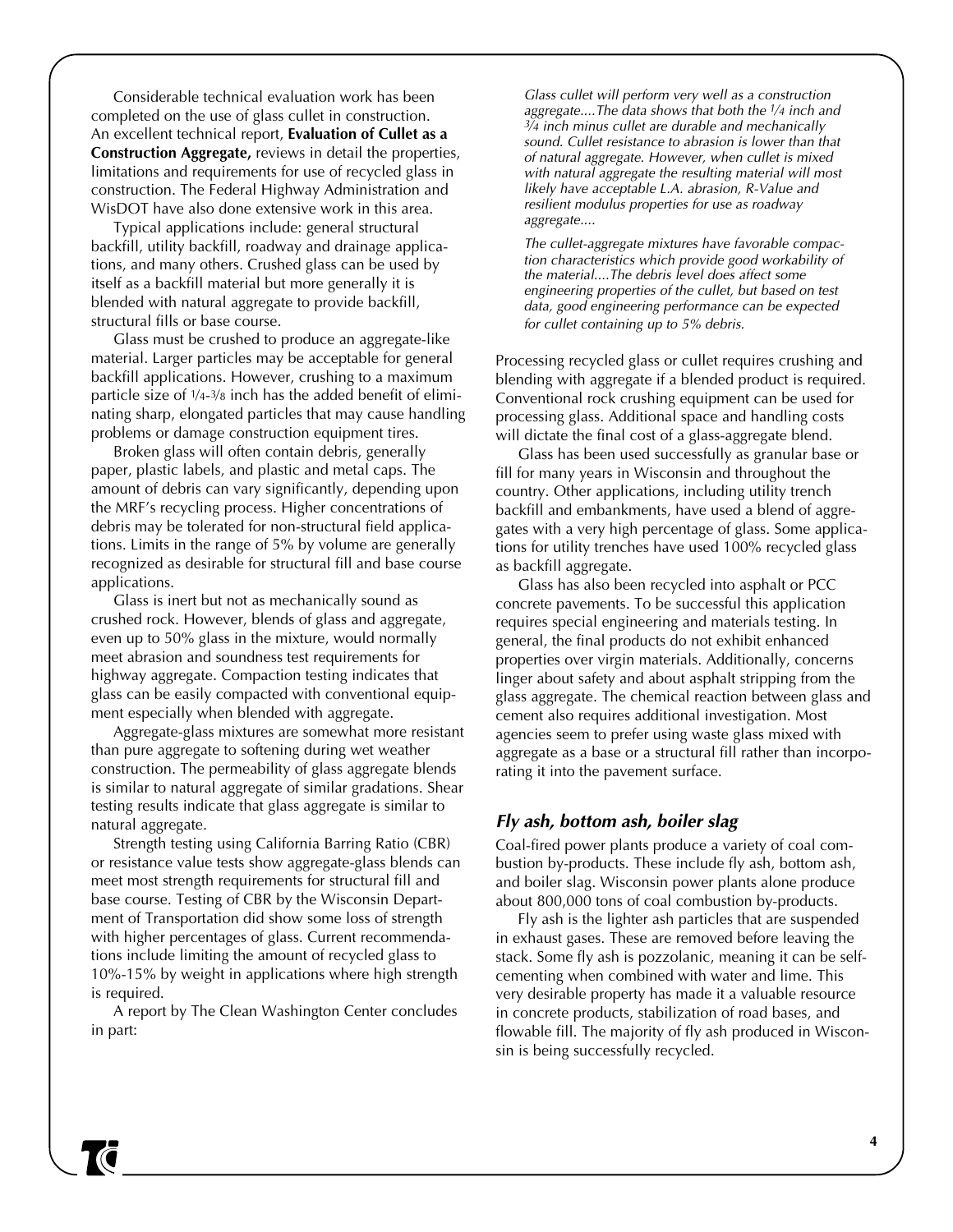## **Preparing and using reclaimed materials — Mixed with rock for road base**

 **Ash**



**Reclaimed broken glass ready for crushing and blending into aggregate products for construction uses.**

 **Stockpiles of reclaimed materials ready for blending into road base aggregate.**

 ▼ **Conventional aggregate processing bins and conveyors are used to blend and proportion reclaimed materials with** ► Stockpiles of reclaimed mat<br>for blending into road base ag<sub>g</sub><br>▼ Conventional aggregate pro<br>bins and conveyors are used to<br>proportion reclaimed material<br>virgin aggregate for road base.



 **Pottery cull**

 **Steel slag**

 **Crushed glass**



Tā

 **Closeup of blending bottom ash with virgin crushed rock for road base aggregate.**

 ▼ **Proportioning reclaimed materials and rock to meet quality control specifications.** ► Closeup of blending *k*<br>ash with virgin crushed<br>road base aggregate.<br>▼ Proportioning reclain<br>materials and rock to m<br>quality control specifica<br>► Spreading and shapin<br>base using recycled mat<br>US Highway 12 project.

 **Spreading and shaping road base using recycled materials.**

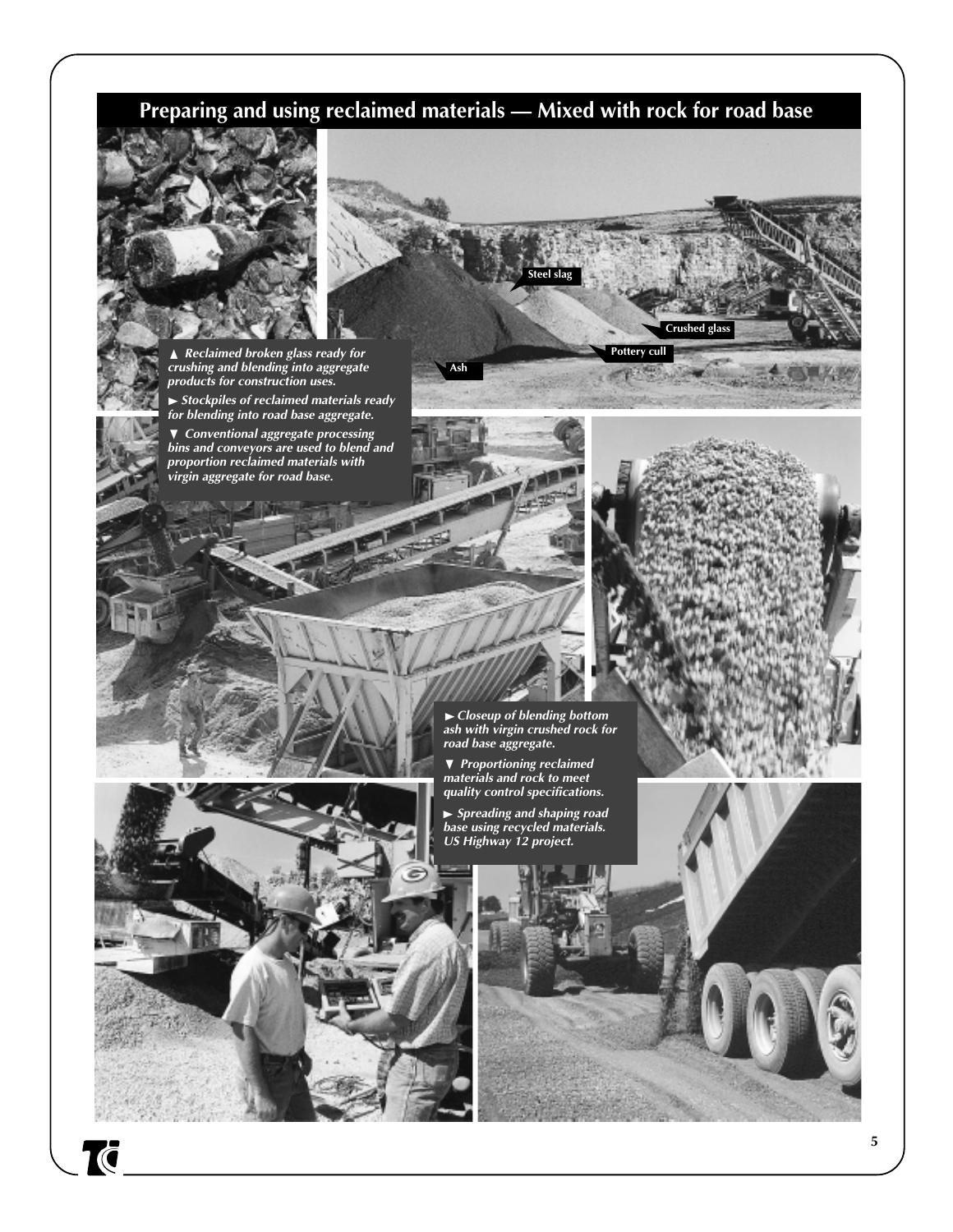

**(TOP) Mixed cullet (broken multi-colored glass) crushed to <sup>1</sup>⁄2 inch size by Brown County Materials Recycling Facility and stored by Brown County Highway Department.**

**(CENTER) Field mixing by alternate bucket loads of glass and sand (one glass to three sand). Piling and working toward destination produced very good mixture.**

**(BOTTOM) Excavation and removal of muck and deep backfilling (15-20 feet) with sand glass blend. The mixed material compacted well with properties like a sandy granular material with some crushed aggregate. Cardinal Lane extension.**

 **Unmixed glass as trench backfill 2**







**(TOP) Reclaimed glass, crushed to <sup>3</sup>⁄8 inch, unmixed with aggregate is used as backfill over storm sewer. CTH J Brown County.**

**(CENTER) Backfilling trench with 2 <sup>1</sup>⁄2 foot depth of crushed glass. Highway employees who handled the glass material encountered no problems with glass dust or skin cuts.**

**(BOTTOM) 14" of crushed stone covers glass in storm sewer trench.**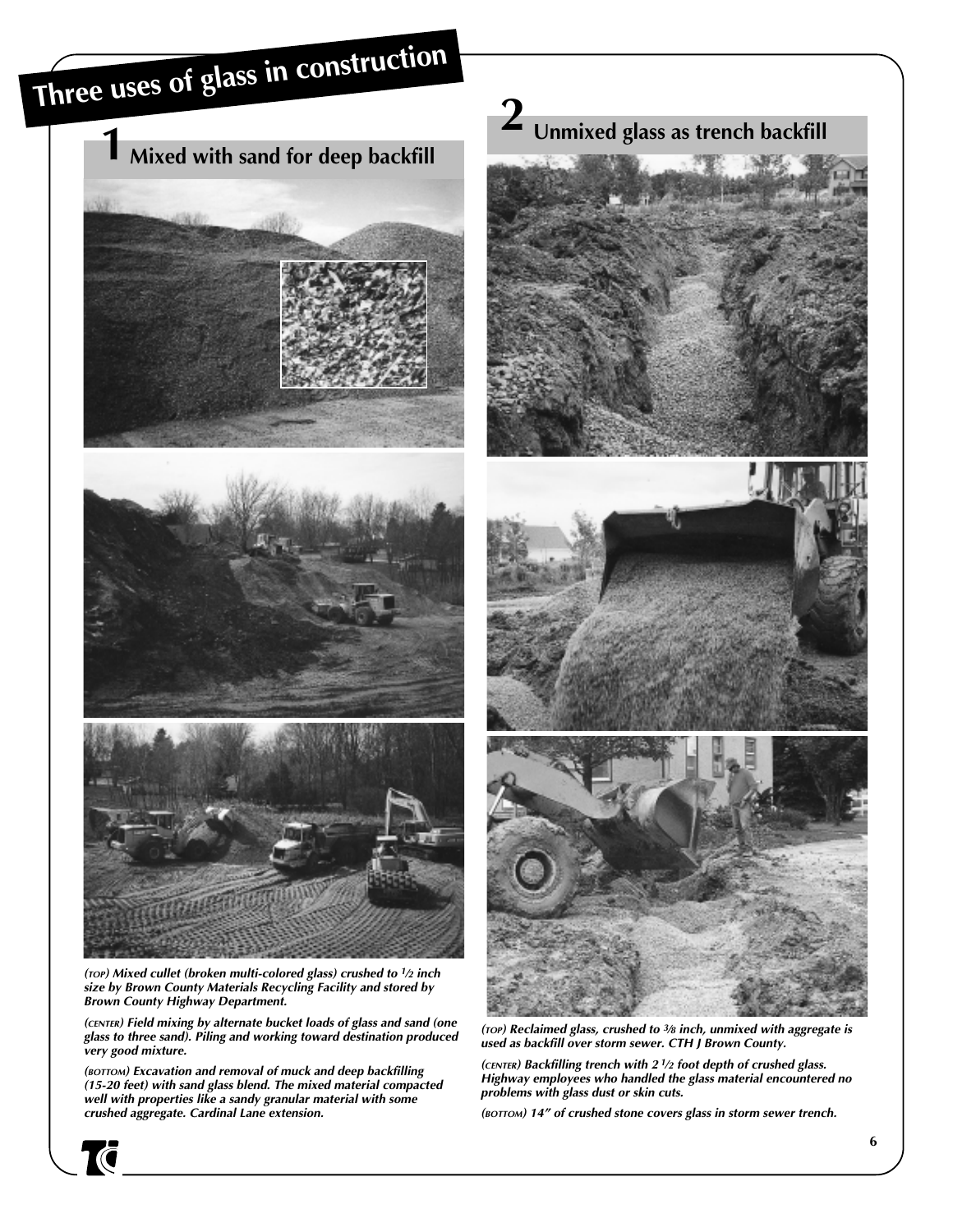**With rock for culvert trench backfill 3**



**Compacting backfill blend of broken glass and aggregate in culvert trench. Dodge County Highway Department.**

Heavier ash products, commonly referred to as bottom ash and boiler slag, are coarse, granular and combustible. They are collected from the bottom of the power plant furnaces. The bottom ash is a dark gray or sandy brown, granular, porous material commonly sand size (1⁄2-inch minus).

So-called wet-bottom boilers produce bottom ash in a molten state that is tapped off 2as a liquid. This molten ash is collected and quenched with water. It fractures instantly when quenched and forms crystals or pellets. The resulting boiler slag is a coarse, hard, black, angular, glassy, material.

Coal combustion by-products may also contain some leachable contaminants and heavy metals. The generator should be responsible for testing and evaluating these materials before categorizing and approving them for use. Encapsulation of coal ash fill with clay liners is common practice.

Bottom ash and boiler slag have been used as aggregates in hot mix asphalt, granular base embankment, or backfill material, and as aggregate for sealcoats and flowable fill.These materials are considered fine-graded aggregates and generally need to be blended with coarser virgin aggregate if they are being used as a base course. They may not need to be blended with virgin aggregates when used as embankment fill or backfill.

Bottom ashes are angular particles with a porous surface texture. They are relatively light weight and may need to be covered with tarps when transported in open trucks. They often contain salt and have a low pH which means they can exhibit corrosive properties. Care should

**10** 

be taken when they are used in backfill around metal structures.

When used as aggregates these materials have soundness, hardness and strength that are comparable to gravel base course materials. During placement and compaction bottom ash may crush further while boiler slag is essentially resistant. Shear and bearing tests indicate these materials are comparable to conventional virgin aggregates. Hauling, spreading and compaction also are similar to conventional aggregate.

Bottom ash may tend to dry out more quickly than other materials. It may also be used in stabilized base courses and as aggregate in concrete or asphalt surfacing. Bottom ash can be used as an abrasive for winter roadway maintenance.

#### **Foundry sand**

Foundry sand is clean, uniformly-sized, high quality sand that has been used in molds to make metal castings. The sand is cleaned before use and is reused numerous times until it loses the required physical properties and can no longer be used for casting. Wisconsin produces about 550,000 tons of foundry sand each year.

Foundry sand has been used as a substitute for fine aggregate in asphalt mixes and for embankment fill as well as an aggregate in flowable fill. The spent sand often contains metal from the casting process and pieces of core material (sand and binders). Before it can be used as a graded aggregate it must be crushed and screened.

Spent foundry sand may also contain some leachable contaminants and heavy metals. The generator should be responsible for testing and evaluating these materials before they are categorized and approved for use.

Spent foundry sand is low absorption and is nonplastic. Hydrophillic sand is often used and has the property of attracting water to its surface. This could lead to moisture-accelerated damage if it is used with aggregate in an asphalt pavement.

#### **Steel slag**

Steel slag is a by-product of steel making, produced when the molten steel is separated from the impurities. Slag occurs as a molten liquid that solidifies upon cooling. The specific properties of steel slag will vary significantly with the grade of steel being produced. Currently there is only one producer of steel slag in Wisconsin.

Steel slag may be obtained from processors who collect it from various producers. The slag processor should be familiar with the general characteristics of the material being provided. Steel slag aggregates have a tendency to expand when exposed to humid environments. If they are stockpiled outdoors and exposed to natural moisture for a few months, however, these